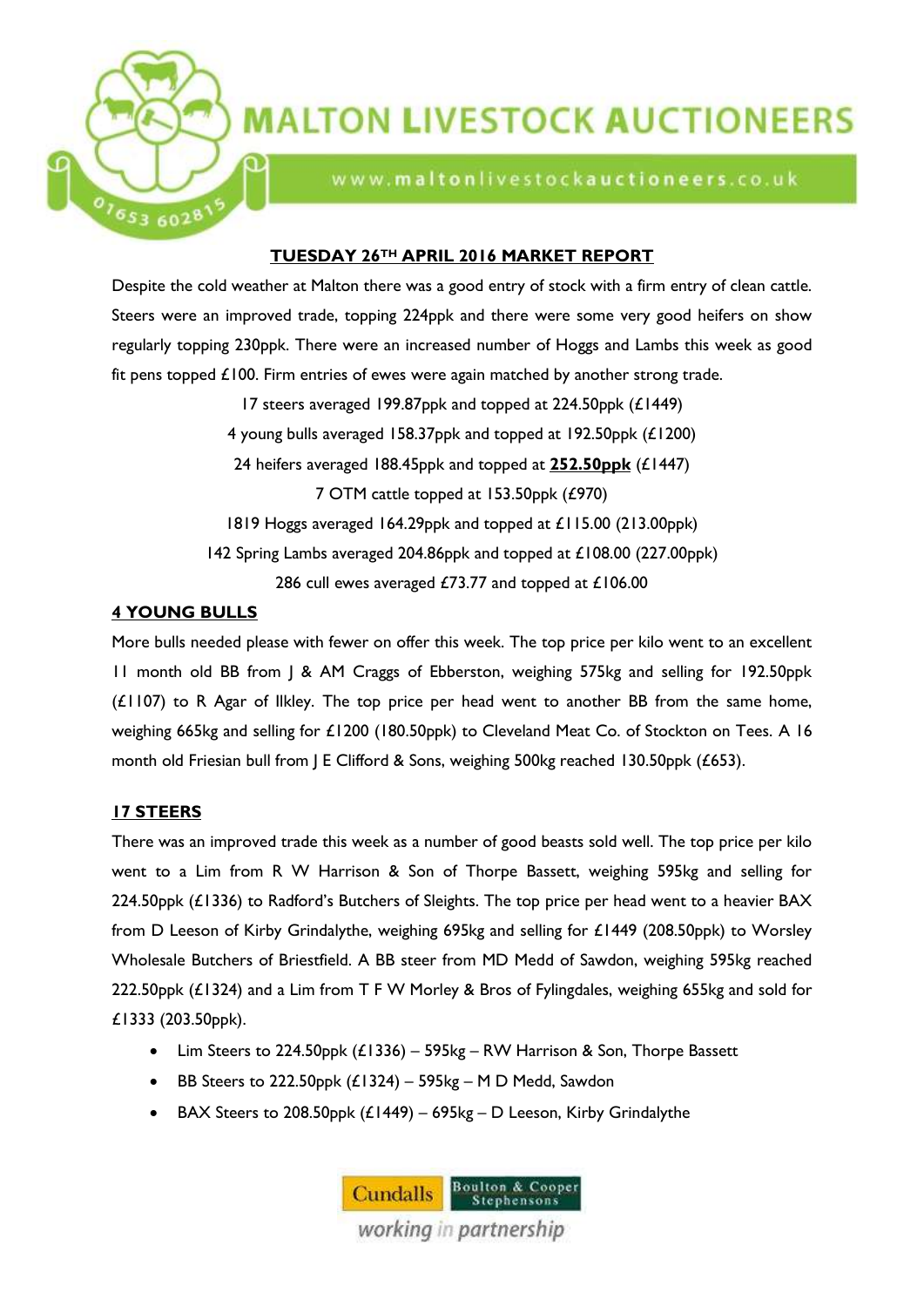#### **24 HEIFERS**

There was a similar entry of heifers this week although a number of quality stock passed through the ring. The top price per kilo went to an excellent Lim from J R Gardiner of Carnaby, weighing 565kg and selling for 252.50ppk (£1427) to Radford's Butchers of Sleights. The top price per head went to another Lim from the same home, weighing 625kg and selling for £1447 (231.50ppk) to BW & DJ Glaves & Sons of Brompton by Sawdon. Others to sell well included a BAX from CF Beal of Yedingham, weighing 550kg and reaching 231.50ppk, a Lim from D R Jackson & Sons of Carnaby, weighing 600kg and topping 236.50ppk and a BB from J & AM Craggs of Ebberston, selling for 243.50ppk (£1254). A very good, 13 month old Lim from H D Featherstone of Farndale, weighing 530kg sold for 239.50ppk to Radford's Butchers of Sleights, and a BB from RH Mason of Wold Newton reached 210.50ppk (£1210).

- Lim Heifers to 252.50ppk (£1427) 565kg JR Gardiner, Carnaby
- BB Heifers to 243.50ppk  $(E1254) 515$ kg J & AM Craggs, Ebberston
- $\bullet$  BAX Heifers to 231.50ppk (£1273) 550kg C F Beal, Yedingham
- SM Heifers to 153.50ppk (£1067) 695kg N Buckton & K Foster, Wansford
- AA Heifers to 151.50ppk  $(£985) 650kg R A$  Smith & Son, Staxton

#### **7 OTM CATTLE**

Despite fewer cows and OTM cattle on offer, some good cattle were on show. The top price per kilo went to a 37 month old Sim from M E Temple & Partners of Sawdon, weighing 645kg and selling for 153.50ppk (£990) to Cleveland Meat Co. of Stockton on Tees. The top price per head went to a 187 month old Lim cow from T F W Morley & Bros of Fylingdales, weighing 700kg and selling for £970 (138.50ppk). An 84 month old Lim cow from TAV Farm & Fencing of Wintringham, weighing 675kg sold for 136.50ppk and a Hols cow from R A Smith & Son of Staxton, weighing 610kg and selling for 95.50ppk.

#### **1819 HOGGS**

There was an increase in the number of Hoggs this Tuesday at Malton with a strong entry of all types and weights. The top price per kilo and per head went to an excellent pen of 10 from LW Aconley & Sons of Pickering, weighing 54kg and selling for 213.00ppk (£115) to N Bramall of Oxspring. Other pens to top £100 included a pen of 10 from CF Beal of Yedingham, weighing 60kg and selling for £102.50, a pen of 10 from JP Mason of Langton, weighing 58kg and selling for £103.50 (178.00ppk) and a pen of 9 from MD Medd of Sawdon, weighing 64kg and selling for £104.00. A lighter pen of 11 from J A Cussons of East Heslerton, weighing 38kg and selling for 192.00ppk and a pen of 8 from C S Southwell & Sons of Burton Fleming, weighing 40kg sold for 188.00ppk.

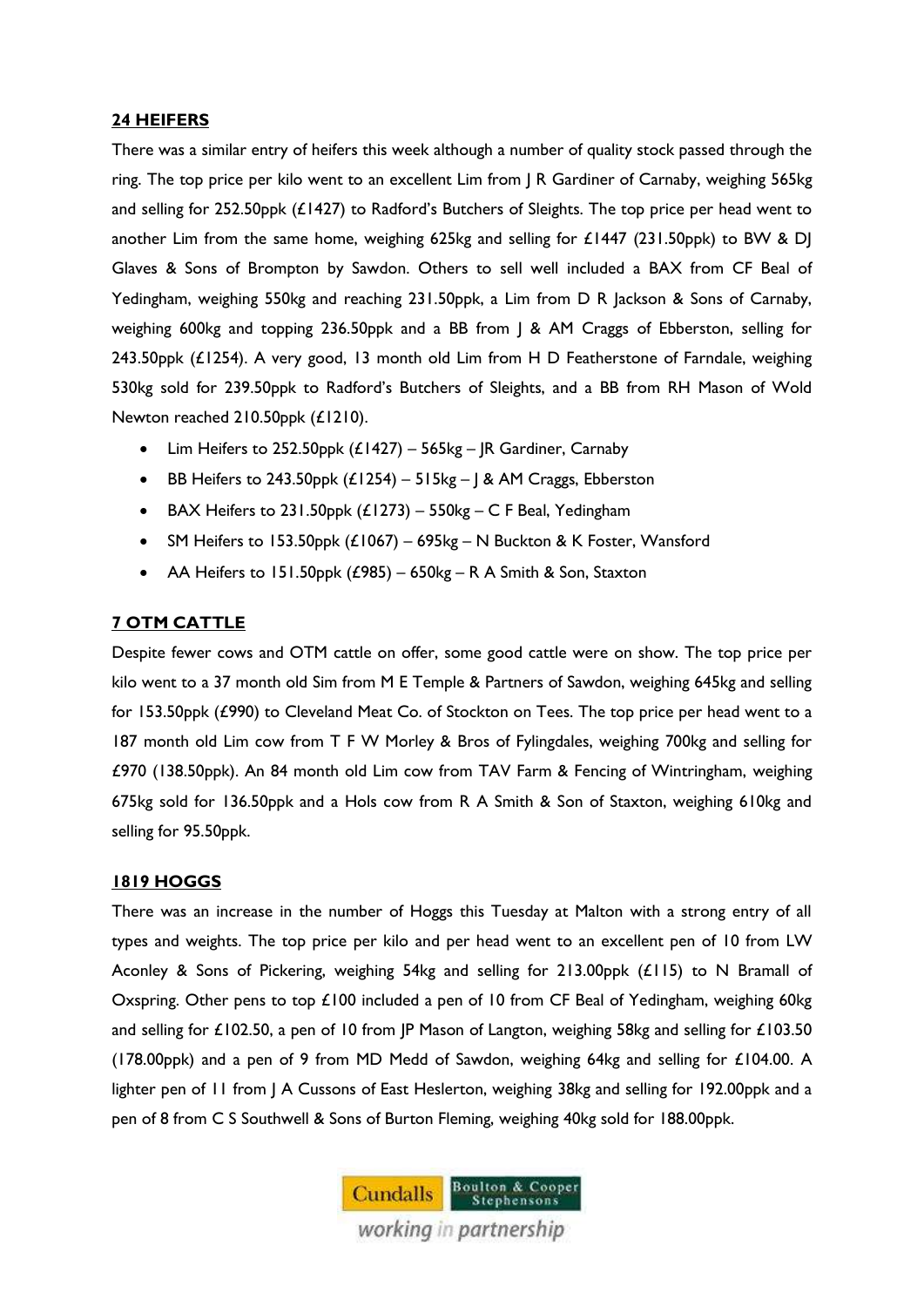#### **142 SPRING LAMBS**

There was another increase in the number of spring lambs as good fit pens continue to top 220ppk. The top price per head went to a pen of 2 from | R Dransfield of Sproxton, weighing 52kg and selling for £108 (208.00ppk) to GF Turner of Rillington. The top price per kilo went to a pen of 5 from C Mudd of Brompton by Sawdon, weighing 43kg and selling for 227.00ppk (£97.50) to J Penny & Sons of Leeds. Other pens to sell well included a pen of 4 from A Hall of Wilton, weighing 43kg and selling for £92.00 (213.00ppk), a pen of 6 from B W & B R Raines & Son of Old Malton, weighing 45kg and selling for 213.00ppk and a pen of 4 from C F Buckton & Son of Withernwick.

**Please note that all Farm Assured lambs/hoggs will be marked by the auctioneers from now on. Some fatstock buyers are now requesting Farm Assured stock on a frequent basis therefore if you are Farm Assured please ensure you make the auctioneers aware of this when you bring your stock in.**

#### **286 CULL EWES / 5 CULL RAMS**

An increase in the number of ewes available this week with trade once again firm. The top price went to a pen of 8 Suffolk x ewes from CF Beal of Yedingham, reaching £106.00 to Cleveland Meat Co. of Stockton on Tees. A pen of 8 Suffolk ewes from C G Harper & Son of Newton upon Rawcliffe, selling for £100 a pen 5 Suffolk ewes from K Preston of Malton topping at £105 and a pen of 7 Suffolk x ewes from T F W Morley Bros of Fylingdales selling for £99. A single Texel Ram from CH Foxton of West Ness sold for £100, a pen of 4 Texel ewes from RG Brader of Thixendale, sold for £97 and another pen of 4 Texel ewes from V Storey of Bridlington sold for £97.

Will Tyson on Behalf of Malton Livestock Auctioneers **Mobile: 07977 560109.** 

# **STORE MARKET REPORT FRIDAY 22ND APRIL 2016 FORWARD 261 HEAD OF STORE STOCK**

Suffolk shlgs & lambs to £276.00 – GI Marwood, Harome

Suffolk Ewes & lambs to £252.00 – GI Marwood, Harome

Texel Shlgs & lambs to £158.00 – FWO Richardson, Bewholme

Texel Ewes & lambs to £152.00 – K Dodsworth, Glaisdale

Mule Ewes & lambs to £150.00 – DR Brotherton, Whitwell

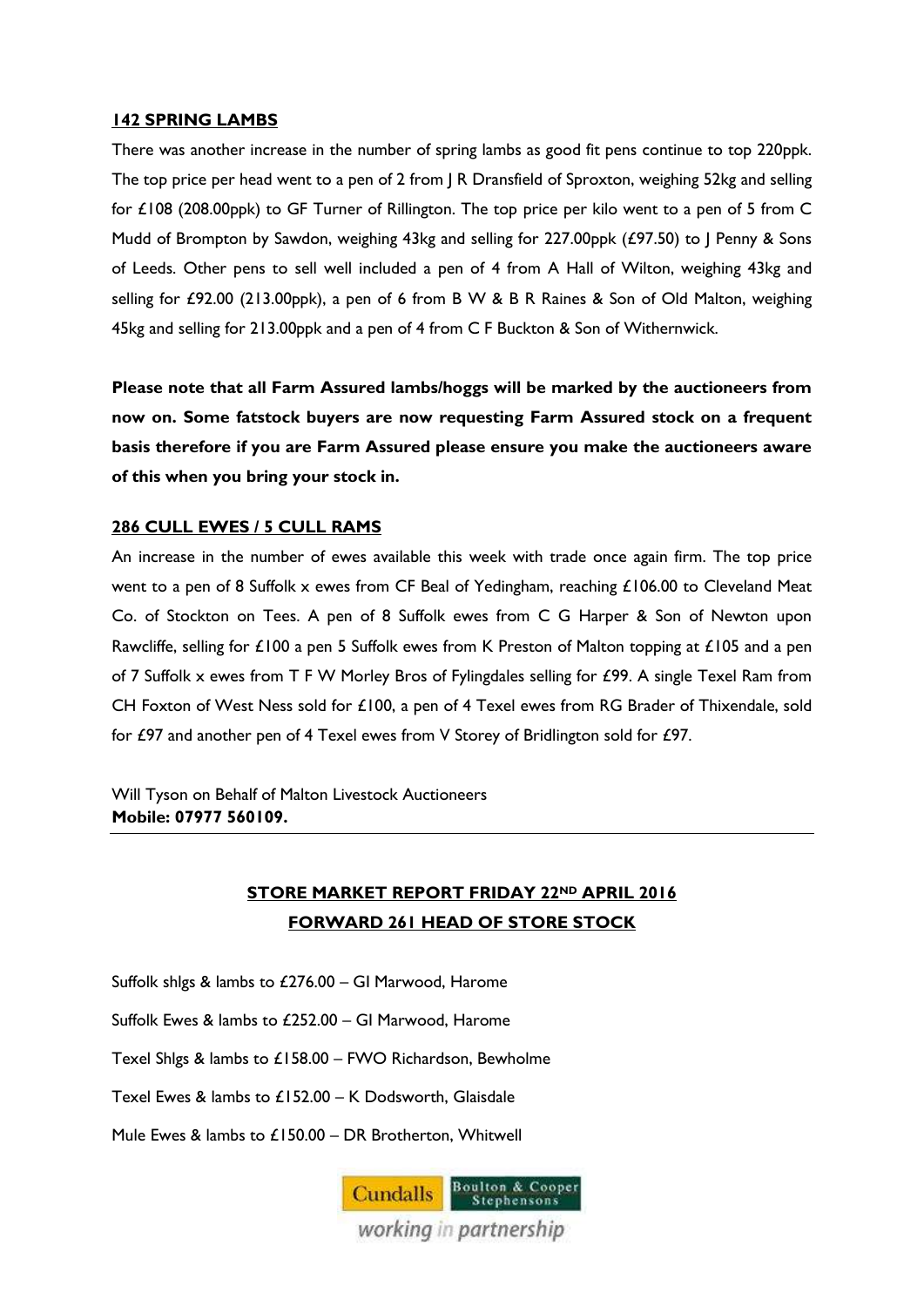Average price for Ewes & lambs £165.75

Limousin x steers to £1170.00 – MA Hammond, Ebberston

Will Tyson on Behalf of Malton Livestock Auctioneers

**Mobile: 07977 560109**

**Office: 01653 697820**

#### **Young Bulls – Sale commencing – 11.00am**

Prices per kilogram

| Type                   | Weight         | No. | From   | To     | Average |
|------------------------|----------------|-----|--------|--------|---------|
| Light                  | $370 - 550$ kg |     | 119.50 | 130.50 | 124.87  |
| Medium                 | $551 - 650$ kg |     | 192.50 | 192.50 | 192.50  |
| Heavy                  | $65$ kg +      |     | 180.50 | 180.50 | 180.50  |
| <b>Overall Average</b> | 158.37         |     |        |        |         |

Prices per head

| Туре                   | Weight         | No. | From    | To:     | Average |
|------------------------|----------------|-----|---------|---------|---------|
| Light                  | $370 - 550$ kg |     | 627.38  | 652.50  | 639.94  |
| <b>Medium</b>          | $551 - 650$ kg |     | 1106.88 | 1106.88 | 1106.88 |
| Heavy                  | $65$ kg +      |     | 1200.33 | 1200.33 | 1200.33 |
| <b>Overall Average</b> |                |     |         |         | 896.77  |

### **Clean Cattle – Sale Commencing after the Young Bulls Prime Steers**

Prices per kilogram

| Type                   | Weight         | No. | From   | ı o    | Average |
|------------------------|----------------|-----|--------|--------|---------|
| Light                  | $370 - 550$ kg |     | 161.50 | 161.50 | 161.50  |
| Medium                 | $551 - 650$ kg |     | 178.50 | 224.50 | 201.14  |
| Heavy                  | $65$ kg +      |     | 190.50 | 208.50 | 202.87  |
| <b>Overall Average</b> | 199.87         |     |        |        |         |

Prices per head

| Туре                   | Weight         | No. | From    | To      | Average |
|------------------------|----------------|-----|---------|---------|---------|
| Light                  | 370 – 550kg    |     | 839.80  | 839.80  | 839.80  |
| <b>Medium</b>          | $551 - 650$ kg |     | 101.88  | 1344.83 | 1228.97 |
| Heavy                  | $650kg +$      |     | 1276.35 | 1449.08 | 1371.08 |
| <b>Overall Average</b> | 1256.24        |     |         |         |         |

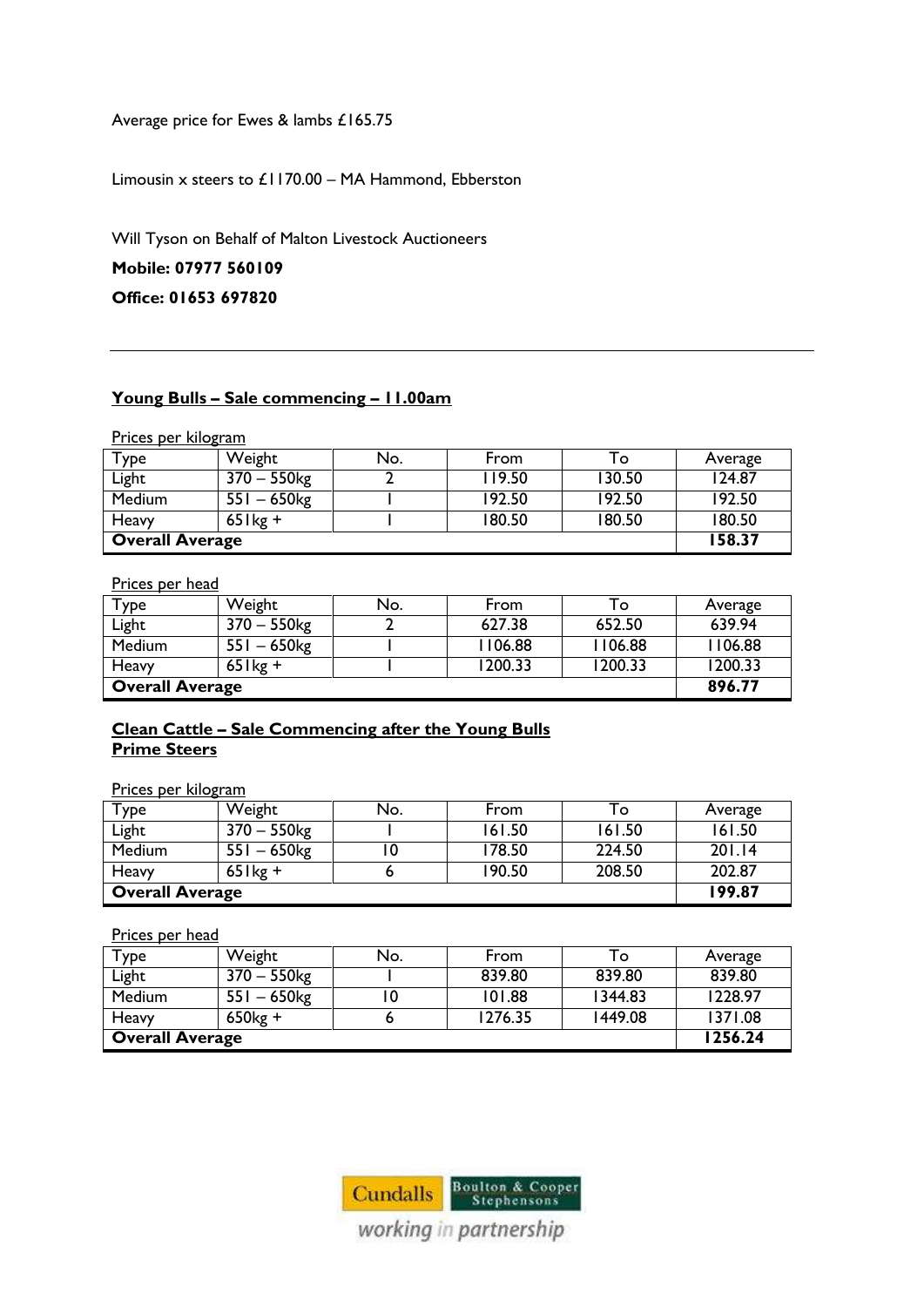## **Prime Heifers**

Prices per kilogram

| Type                   | Weight                    | No. | From   | 10     | Average |
|------------------------|---------------------------|-----|--------|--------|---------|
| Light                  | $330 - 500$ kg            |     | 165.50 | 196.50 | 184.17  |
| Medium                 | $501 - 590$ <sub>kg</sub> |     | 112.50 | 252.50 | 203.48  |
| Heavy                  | $59$ <sup>+</sup>         |     | 149.50 | 236.50 | 175.66  |
| <b>Overall Average</b> |                           |     |        |        | 188.45  |

#### Prices per head

| Туре                   | Weight            | No. | From   | To      | Average |
|------------------------|-------------------|-----|--------|---------|---------|
| Light                  | $330 - 500$ kg    |     | 777.85 | 972.68  | 899.34  |
| <b>Medium</b>          | $501 - 590$ kg    |     | 607.50 | 1426.63 | 1117.27 |
| Heavy                  | $59$ <sup>+</sup> |     | 966.85 | 1446.88 | 161.11  |
| <b>Overall Average</b> | 1108.30           |     |        |         |         |

## **OTM Cattle – sale commencing after clean cattle**

Prices per kilogram

| $\tau_{\text{ype}}$    | Age          | No. | From  | Тo     | Average |
|------------------------|--------------|-----|-------|--------|---------|
| <b>Cull Cow</b>        | Over 72 mths |     | 65.50 | 138.50 | 14.00   |
| <b>Cull Cow</b>        | 30-72 mths   |     | 95.50 | 153.50 | 125.31  |
| <b>Overall Average</b> | 117.08       |     |       |        |         |

#### Prices per head

| Type                   | Age          | No. | From   | To     | Average |
|------------------------|--------------|-----|--------|--------|---------|
| <b>Cull Cow</b>        | Over 72 mths |     | 363.53 | 969.50 | 766.10  |
| <b>Cull Cow</b>        | 30-72 mths   |     | 582.55 | 990.08 | 786.32  |
| <b>Overall Average</b> | 771.88       |     |        |        |         |

# **Finished Sheep – Sale Commencing 12.30pm**

## **Prime Hoggs**

Prices per kilogram

| Type                   | Weight           | No.        | From   | To     | Average |
|------------------------|------------------|------------|--------|--------|---------|
| Light                  | $25.5 - 32$ kg   |            | 178.00 | 178.00 | 178.00  |
| Standard               | $32.1 - 39$ kg   | 222        | 123.00 | 192.00 | 168.37  |
| Medium                 | $39.1 - 45.5$ kg | <b>581</b> | 60.00  | 188.00 | 166.75  |
| Heavy                  | $45.6 - 52$ kg   | 464        | 114.00 | 208.00 | 162.15  |
| Other                  | $52kg +$         | 55 I       | 94.00  | 213.00 | 162.84  |
| <b>Overall Average</b> | 164.29           |            |        |        |         |

#### Prices per head

| Type                   | Weight                      | No.        | From  | То     | Average |
|------------------------|-----------------------------|------------|-------|--------|---------|
| Light                  | $25.5 - 32$ kg              |            | 48.00 | 48.00  | 48.00   |
| Standard               | $32.1 - 39$ kg              | 222        | 43.00 | 73.00  | 63.34   |
| Medium                 | $\overline{39.1} - 45.5$ kg | <b>581</b> | 24.00 | 82.00  | 71.77   |
| Heavy                  | $45.6 - 52$ kg              | 464        | 58.00 | 106.00 | 80.34   |
| Other                  | $52kg +$                    | 551        | 65.00 | 115.00 | 94.66   |
| <b>Overall Average</b> | 79.80                       |            |       |        |         |

Cundalls Boulton & Cooper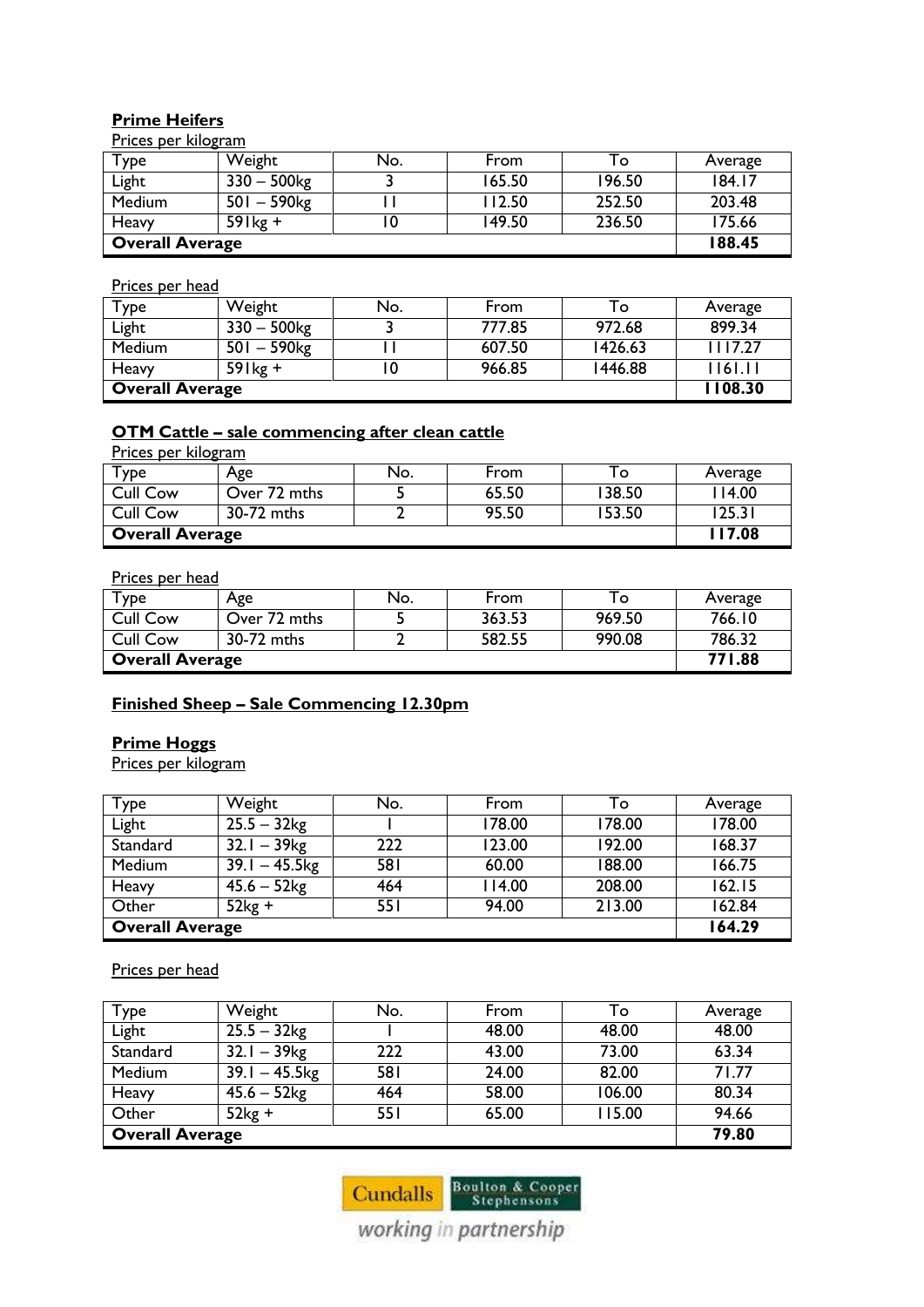# **Finished Sheep – Sale Commencing 12.30pm Spring Lambs**

Prices per Kilo

| $T$ ype                | Weight           | No. | From   | O      | Average |
|------------------------|------------------|-----|--------|--------|---------|
| Medium                 | 39.1<br>– 45.5kg | 20  | 188.00 | 227.00 | 205.74  |
| Heavy                  | $45.6 - 52$      | רר  | 179.00 | 209.00 | 200.57  |
| <b>Overall Average</b> | 204.86           |     |        |        |         |

Prices per head

| Туре                   | Weight           | No. | From  | $\circ$ | Average |
|------------------------|------------------|-----|-------|---------|---------|
| Medium                 | $39.1 - 45.5$ kg | 20  | 77.00 | 98.00   | 88.48   |
| Heavy                  | $45.6 - 52$ kg   |     | 84.00 | 108.00  | 95.55   |
| <b>Overall Average</b> | 89.58            |     |       |         |         |

#### **Store Sheep and Culls – sale commencing after prime lambs**

Prices per head

| $\mathsf{\tau}_{\texttt{ype}}$ | No. | From | O      | Average            |
|--------------------------------|-----|------|--------|--------------------|
| <b>Cull Ewes</b>               | 286 | 8.00 | 06.00  | ヮヮ<br>⇁<br>، /.د ً |
| Cull Rams                      |     | 4.00 | 100.00 | 75.80              |

# **FRIDAY 29th APRIL 2016**

#### **Sheep at 11.00am**

15 Mule Ewes with lambs at foot – DR Brotherton, Whitwell 10 Texel x Ewes with lambs – J Medforth, Burythorpe

#### **Cattle12.00 noon**

8 Sim x Store Cattle (15 mths) – ME Temple & Partners, Sawdon

## **TUESDAY 3rd MAY 2016**

Weekly sale of Prime Cattle, OTM`S and Prime Sheep Cattle 11.00 am Sheep from 12.30 pm approx.

## **FRIDAY 6 th MAY 2016 SECOND SPECIAL SPRING SALE OF SUCKER CALVES**

#### **AND STORE CATTLE**

8 Sim x Store Cattle (15 mths) 2 Lim x steers (9-10 mths)

# **ALSO SPECIAL SHOW & SALE OF EWES & LAMBS**

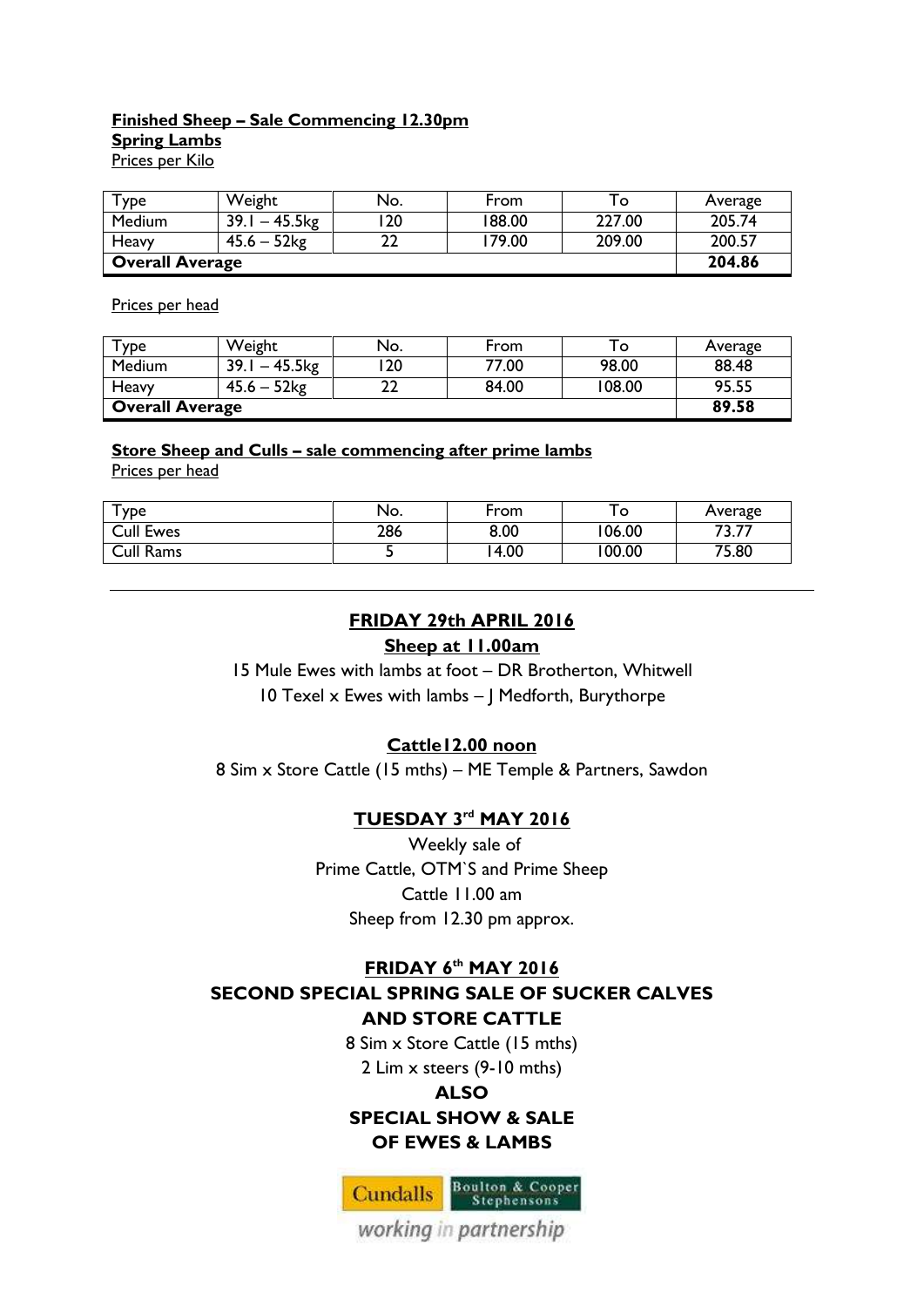# **FRIDAY 13th MAY 2016 SPECIAL SPRING SALE OF BREEDING STOCK Inc. Cows & Calves, Sock Bulls & bulling Heifers**

# **Complete Dispersal of a Society registered Pedigree Dexter Herd Comprising 24 animals (FABBL)**

In conjunction with the normal weekly store market.

Entries now being taken for all of the above



# **SATURDAY 30TH APRIL 2016**

# **4 x 4 ROUND BALE HAY FOR SALE**

# **SHEEP QUALITY HAY ALSO SUITABLE FOR HORSES EXCELLENT QUALITY HAY £18 / BALE**

# **CONTACT DETAILS:**

**SAM SNOWDON 07980 321465**

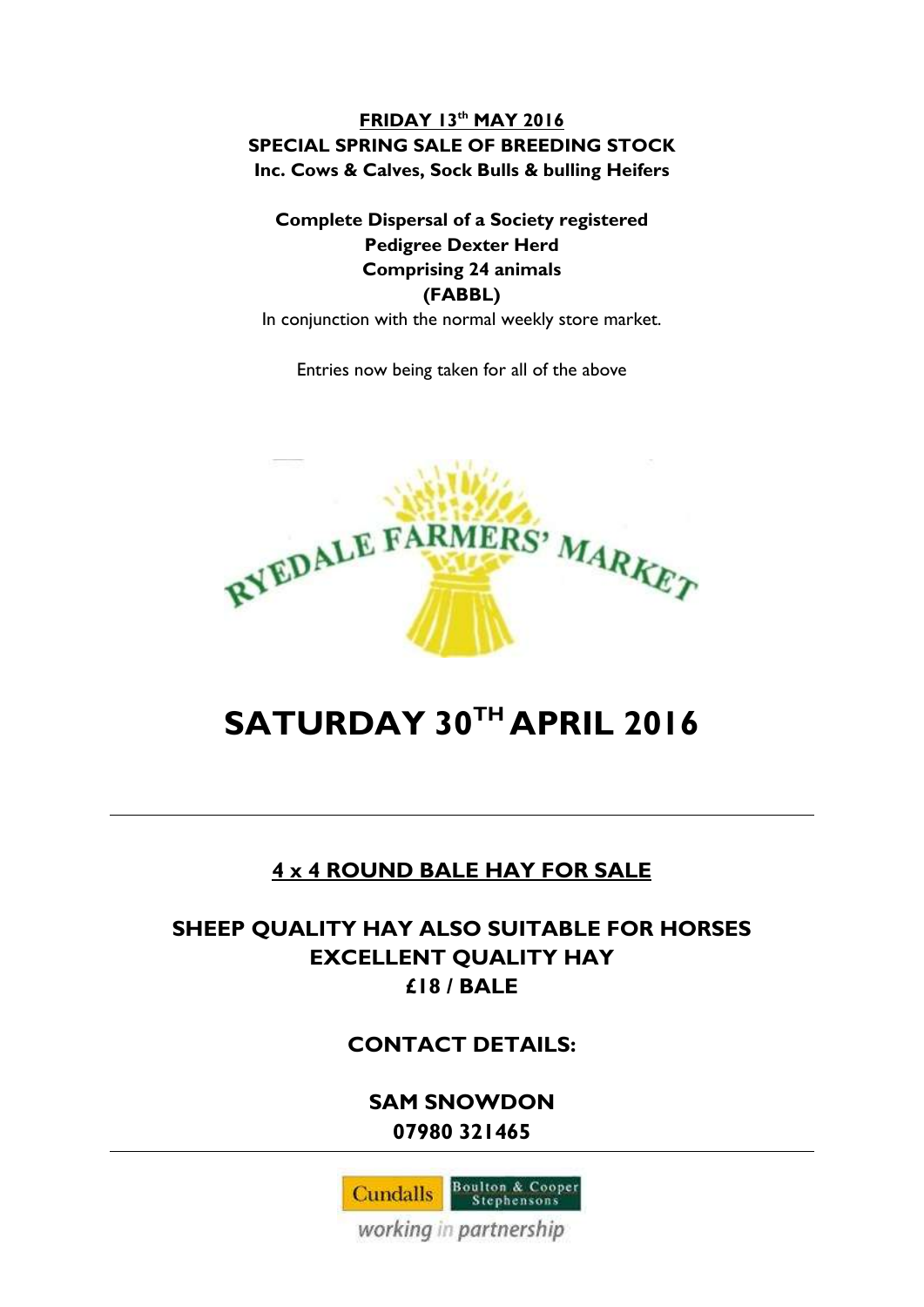# **30/40 HAYLAGE BALES FOR SALE**

# **PICKERING**

# **CONTACT DETAILS:**

**HELEN 07818 579272**

# **MINI HESTON BALES OF HAY FOR SALE**

# **CONTACT DETAILS:**

**07973 491737 (CAN DELIVER IF REQUIRED)**



Nuts, Bolts, Screws, Metal Fastenings Including Stainless Steel & Abrasive Wheels

R & AG Prest

The Workshop, Lowfield Lane Swinton, Malton, YO17 6SE. Tel: 01653 694404

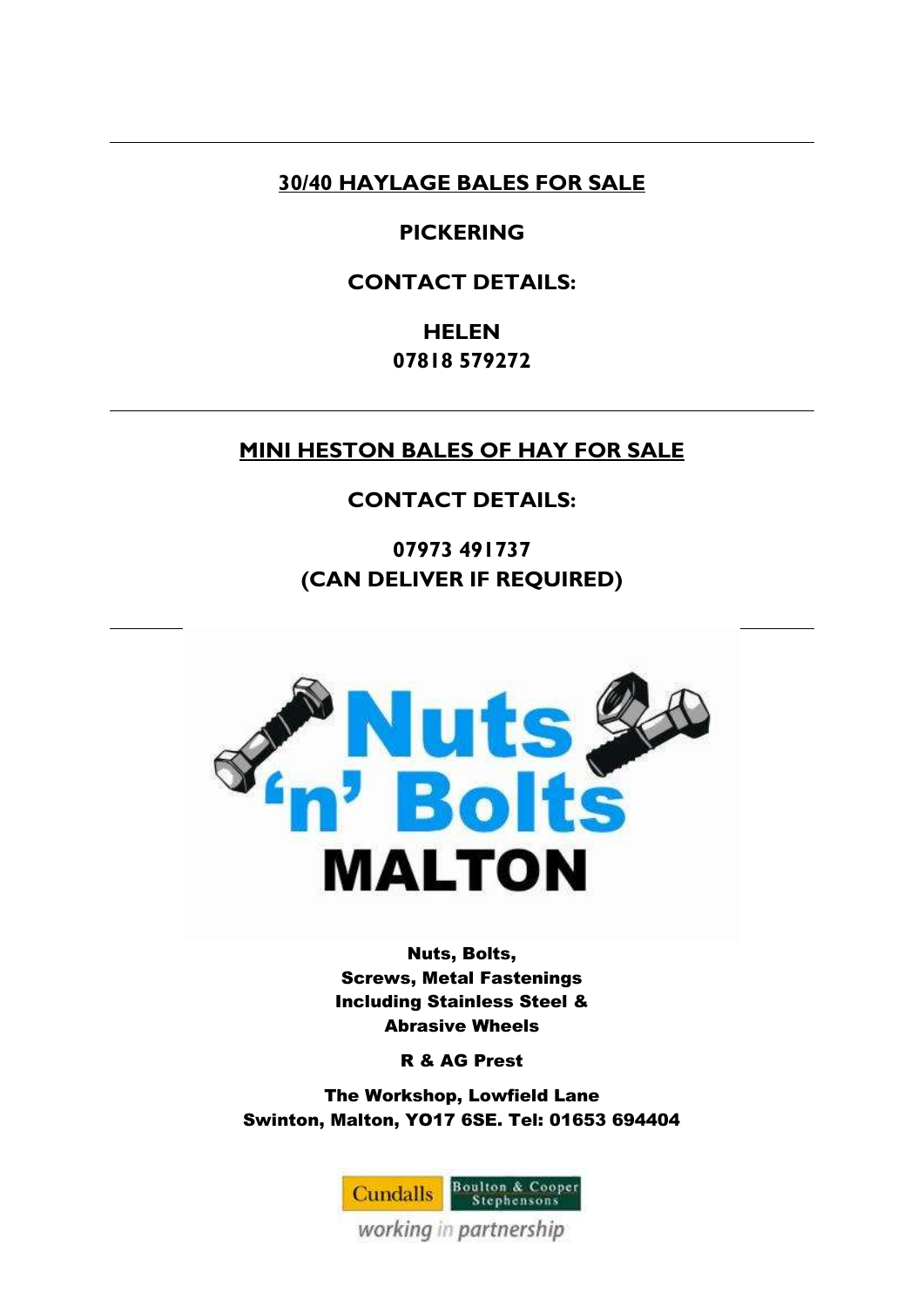



# **HILL FARM MANAGER**

KENDAL, CUMBRIA

Forest Hall Farm is an exceptional beef & sheep unit farmed in-hand by the Levens Hall Estate. Situated 5 miles north of Kendal on the edge of the Shap Fells, it extends to 4,720 acres of hill and in-bye land and carries 2,400 ewes and a 60 head beef suckler herd.

A farm manager is required, with good farm business, livestock and grassland management experience. Strong inter-personal, leadership and organisational skills are essential. An attractive remuneration package will be offered.

The Estate might also give consideration to farming Forest Hall under a contract farming arrangement should a suitable proposal be tendered.

Please obtain further details and an application form by emailing or writing to: **jane@levenshall.co.uk Estate Office, Levens Hall, Kendal, LA8 0PD Tel: 015395 60582**